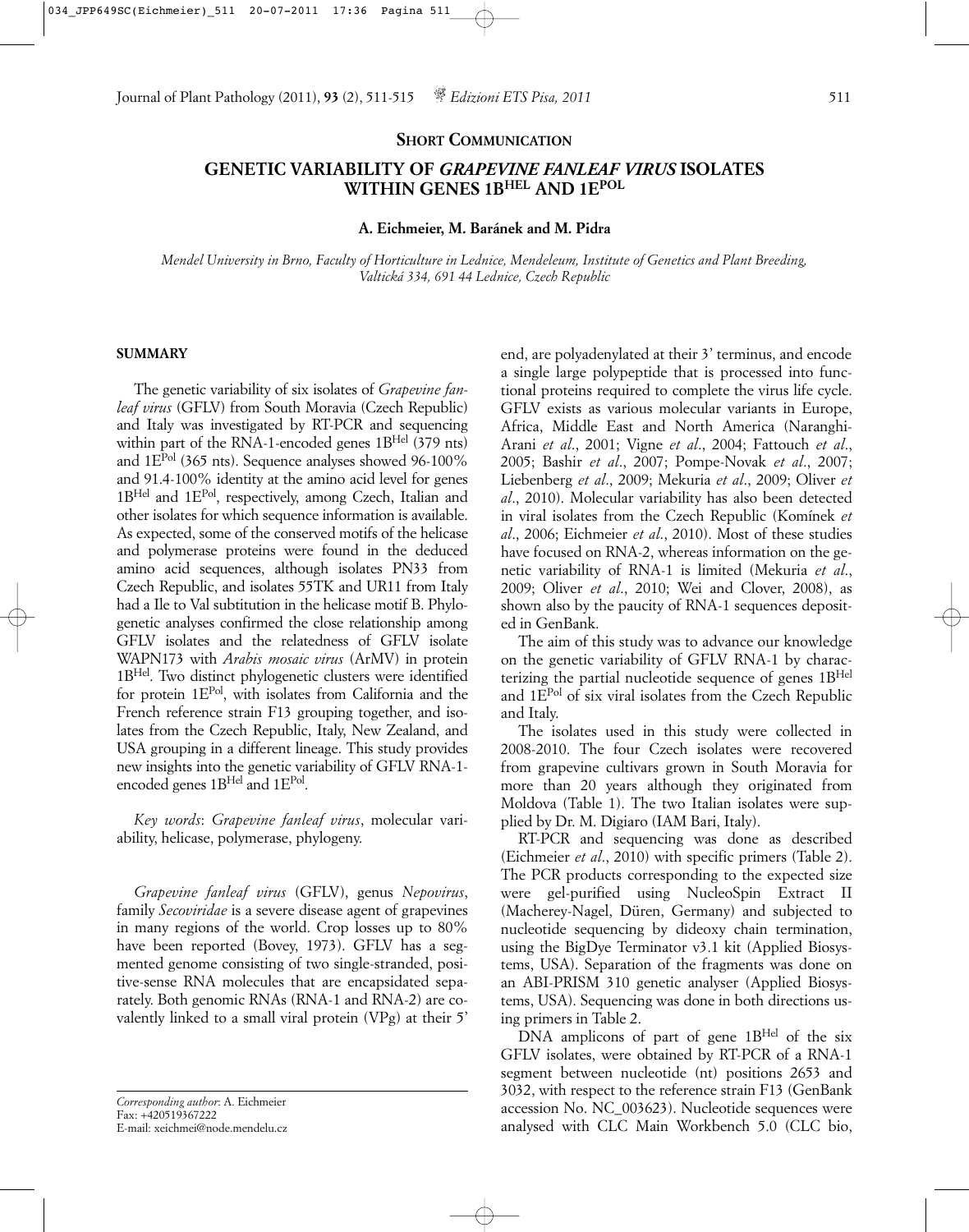| Virus       | RNA1                            | Accession for nucleotide | Accession for protein | Host               | Cultivar           | Isolate         | Size (nt) | Country of origin       | Reference                 |
|-------------|---------------------------------|--------------------------|-----------------------|--------------------|--------------------|-----------------|-----------|-------------------------|---------------------------|
| <b>GFLV</b> | full RNA1                       | NC_003615                | NP 619689             | V. vinifera        | Muscat             | F13             |           | 7342 France             | Ritzenthaler et al., 1991 |
| <b>GFLV</b> | partial 1BHel                   | HM130545                 |                       | V. vinifera        | Kodrjanka          | KO1             |           | 379 Czech Republic      | This study                |
| <b>GFLV</b> | partial 1BHel                   | HM130546                 |                       | V. vinifera        | Pamjati Negrula    | <b>PN32</b>     | 379       | Czech Republic          | This study                |
| <b>GFLV</b> | partial 1BHel                   | HM130547                 |                       | V. vinifera        | Pamjati Negrula    | PN33            | 379       | Czech Republic          | This study                |
| <b>GFLV</b> | partial 1BHel                   | HM130548                 |                       | V. vinifera        | Pamjati Negrula    | PN35            | 378       | Czech Republic          | This study                |
| <b>GFLV</b> | partial 1BHel                   | HM130549                 |                       | V. vinifera        | Cinsaut Blanc      | 55TK            | 379       | Italy (Turkisch origin) | This study                |
| <b>GFLV</b> | partial 1BHel                   | HM130550                 |                       | V. vinifera        | $_{\rm URS}$       | UR11            | 378       | Italy (unknown origin)  | This study                |
| <b>GFLV</b> | partial 1EPol                   | HM130551                 |                       | V. vinifera        | Kodrjanka          | KO1             |           | 364 Czech Republic      | This study                |
| <b>GFLV</b> | partial 1EPol                   | HM130552                 |                       | V. vinifera        | Pamjati Negrula    | <b>PN32</b>     | 367       | Czech Republic          | This study                |
| <b>GFLV</b> | partial 1EPol                   | HM130553                 |                       | V. vinifera        | Pamjati Negrula    | PN35            | 365       | Czech Republic          | This study                |
| <b>GFLV</b> | partial 1E <sup>Pol</sup>       | HM130554                 |                       | V. vinifera        | Kišmiš Lucistyj    | KML51           | 364       | Czech Republic          | This study                |
| <b>GFLV</b> | partial 1EPol                   | HM130556                 |                       | V. vinifera        | <b>URS</b>         | UR11            | 364       | Italy (unknown origin)  | This study                |
| <b>GFLV</b> | partial 1EPol                   | HM130555                 |                       | V. vinifera        | Cinsaut Blanc      | 55TK            | 365       | Italy (Turkisch origin) | This study                |
| <b>GFLV</b> | partial 1E <sup>Pol</sup>       | EU741689                 | ACF77020              | Chenopodium quinoa | quinoa Willd.      |                 |           | 345 New Zealand         | Wei and Clover, 2008      |
| <b>GFLV</b> | partial 1E <sup>Pol</sup>       | EU741690                 | ACF77021              | V. vinifera        |                    |                 |           | 345 USA                 | Wei and Clover, 2008      |
| <b>GFLV</b> | full $1\mathrm{E}^\mathrm{Pol}$ | GU972569                 | ADJ10926              | V. vinifera        | Cabernet Savignon  | CACSC3          |           | 2511 USA                | Oliver et al., 2010       |
| <b>GFLV</b> | partial 1EPol                   | GU972568                 | ADJ10925              | V. vinifera        | Cabernet Sauvignon | CACSC2          | 2061      | <b>USA</b>              | Oliver et al., 2010       |
| <b>GFLV</b> | partial 1EPol                   | GU972566                 | ADJ10923              | V. vinifera        | Cabernet Sauvignon | CACSC2          |           | 2061 USA                | Oliver et al., 2010       |
| <b>GFLV</b> | full $1\mathrm{E}^\mathrm{Pol}$ | GU972562                 | ADJ10919              | V. vinifera        | Zinfandel          | CAZINA5         |           | 2511 USA                | Oliver et al., 2010       |
| <b>GFLV</b> | partial 1EPol                   | GU972559                 | ADJ10916              | V. vinifera        | Zinfandel          | CAZINA2         |           | 2061 USA                | Oliver et al., 2010       |
| <b>GFLV</b> | partial 1EPol                   | GU972567                 | ADJ10924              | V. vinifera        | Cabernet Sauvignon | CACSC1          |           | 2061 USA                | Oliver et al., 2010       |
| <b>GFLV</b> | partial 1E <sup>Pol</sup>       | GU972560                 | ADJ10917              | V. vinifera        | Zinfandel          | CAZINA3         |           | 2061 USA                | Oliver et al., 2010       |
| <b>GFLV</b> | partial 1E <sup>Pol</sup>       | GU972561                 | ADJ10918              | V. vinifera        | Zinfandel          | CAZINA4         |           | 2061 USA                | Oliver et al., 2010       |
| <b>GFLV</b> | partial 1E <sup>Pol</sup>       | GU972558                 | ADJ10915              | V. vinifera        | Zinfandel          | CAZINA1         |           | 2061 USA                | Oliver et al., 2010       |
| <b>GFLV</b> | partial 1E <sup>Pol</sup>       | GU972565                 | ADJ10922              | V. vinifera        | Cabernet Sauvignon | CACSB3          |           | 2008 USA                | Oliver et al., 2010       |
| <b>GFLV</b> | partial 1EPol                   | GU972585                 | ADJ10942              | V. vinifera        | Cabernet Sauvignon | CACSB1a         |           | 1001 USA                | Oliver et al., 2010       |
| <b>GFLV</b> | full RNA1                       | GQ332372                 | ACZ58632              | V. vinifera        | Pinot Noir         | WAPN173         |           | 7342 USA                | Mekuria et al., 2009      |
| <b>GFLV</b> | full RNA1                       | GQ332373                 | ACZ58633              | V. vinifera        | Pinot Noir         | <b>WAPN6132</b> |           | 7342 USA                | Mekuria et al., 2009      |
| ArMV        | full RNA1                       | AY303786                 | AAQ73821              | V. vinifera        | Pinot Gris         | <b>NW</b>       |           | 7334 Germany            | Wetzel et al., 2004       |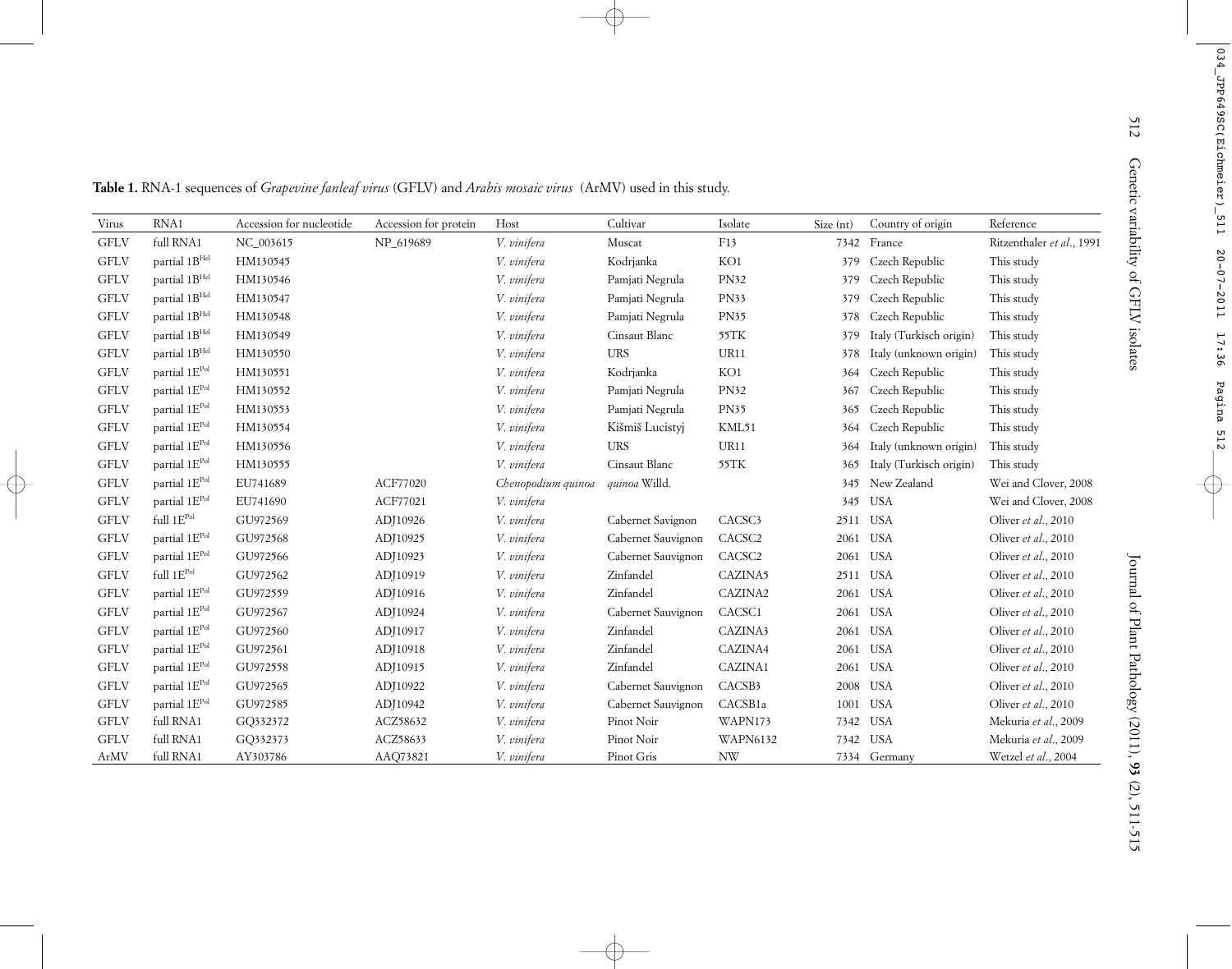

Fig. 1. Multiple alignment of deduced GFLV 1B<sup>Hel</sup> amino acid sequences with conserved motifs A, B and C. The sequences obtained in this study are marked by asterisks.

Denmark), and deposited in GenBank as accession Nos HM130545 - HM130550.

Sequence alignments of the partial gene  $1B<sup>Hel</sup>$  of Czech, Italian and other virus isolates for which sequence information is available (Table 1), showed a 86.4-98.9% and 96-100% identity at the nucleotide and amino acid (aa) levels, respectively. The amplified region is part of gene 1BHel, that constitutes a P-loop containing nucleoside triphosphate hydrolase (Marchler-Bauer *et al*., 2008). As expected, the conserved Walker A (GxxxxGK[S/T]) and Walker B (hhhh[D/E]) motifs, with "h" being a hydrophobic residue, were found in the deduced amino acid sequences of all GFLV isolates (Fig. 1). Similarly, the helicase motifs A, B and C described by Gorbalenya *et al*. (1990) were conserved among the isolates, although isolates PN33 from the Czech Republic, and isolates 55TK and UR11 from Italy had a I (Ile) to V (Val) substitution in motif B (Fig. 1). The phylogenetic analysis using the neighbor-joining method of the CLC Main Workbench 5.0 package (CLC bio, Denmark) confirmed the close relationship among GFLV isolates and the relatedness of isolate WAPN173 with *Arabis mosaic virus* (ArMV) (Fig. 2).

DNA amplicons of the partial gene 1E<sup>Pol</sup> of the six

GFLV isolates were obtained by RT-PCR of RNA-1 between nt positions 4623-5627, with respect to the reference strain F13 (GenBank accession No. NC\_003623), were sequenced and deposited in GenBank as accession Nos HM130551 - HM130556. Sequence alignments showed a 79.5-100% and 91.4-100% identity at the nt and aa levels, respectively (Fig. 3). The Czech isolates had five residue mutations compared with strain F13, i.e. D to E at position 1605, N to S at position 1623, A to



**Fig. 2.** Phylogenetic tree constructed with amino acid sequences of proteins encoded by GFLV gene 1BHel (neighbor-joining method with 100 bootstrap replicates).

| Primer | Length $(nt)$ | Sequence (from $5'$ to $3'$ ) |         | Direction Localization in RNA-1 (nt) | Gene              |
|--------|---------------|-------------------------------|---------|--------------------------------------|-------------------|
| CAEH2  | -24           | TGGCAGGAGAGTTTGCAGACCTCT      | forward | 1328-1351                            | $1R^{Hel}$        |
| EACH4  | 22            | GAGAACTGCAACAGCCTCACTT        | reverse | 3114-3135                            | $1R^{Hel}$        |
| CAER3  | 23            | CCCAAAAGTCATCGCAATGCTTG       | torward | 4536-4558                            | 1F <sub>pol</sub> |
| CAER4  | 21            | CTACTCGATGAAGTTGCAGGT         | forward | 4896-4917                            | 1F <sub>Pol</sub> |
| EACR3  | 22            | TTGATGCCCACTTGACAAGGCA        | reverse | 5351-5372                            | 1F <sup>Pol</sup> |

**Table 2.** Primers used in this study.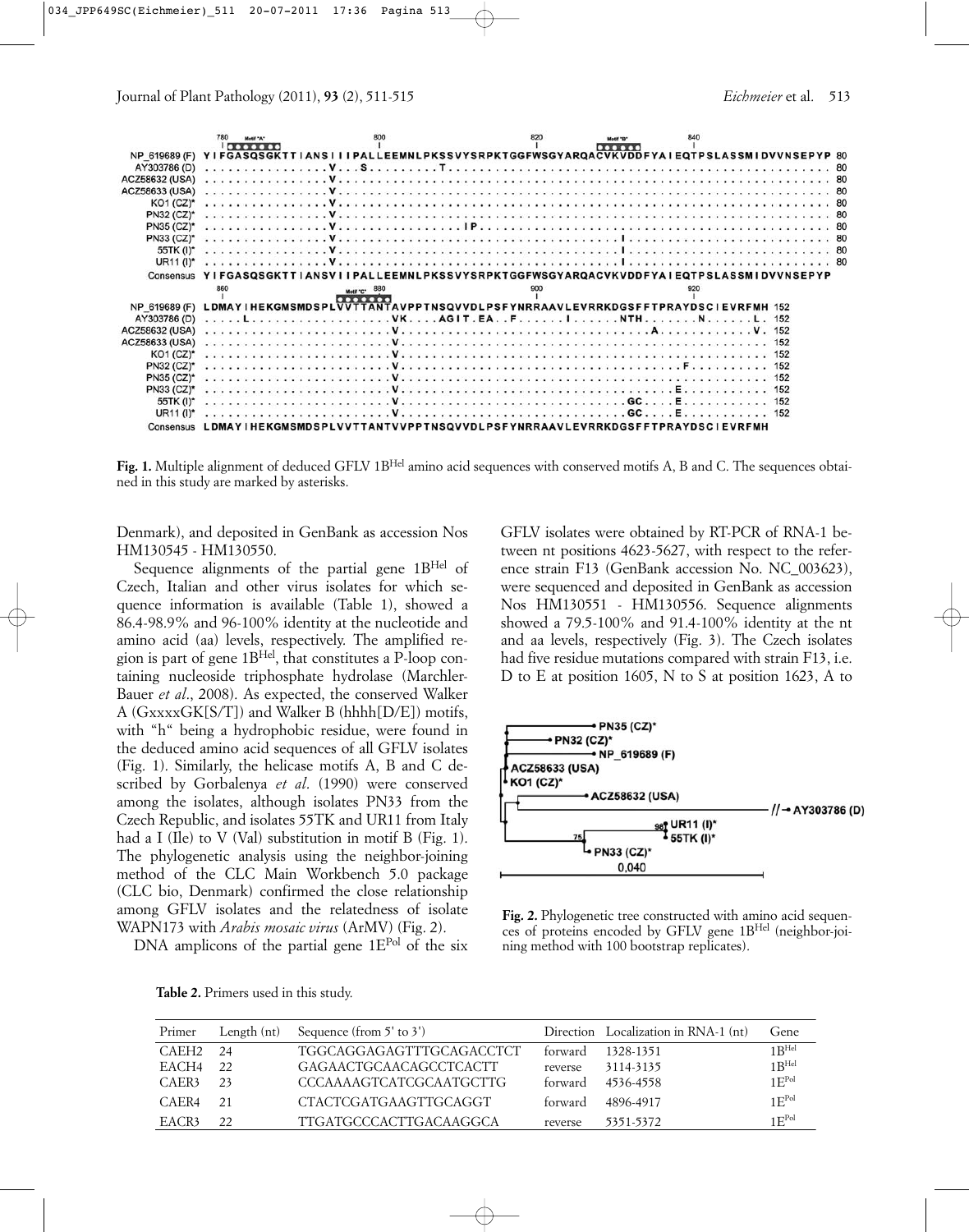|                       | 1.560                                   | 1.580 | 1,600                                                                                                                    | 1.620<br>T    | 1.640                 | 1.660<br>Motif I                                                                                                                 |
|-----------------------|-----------------------------------------|-------|--------------------------------------------------------------------------------------------------------------------------|---------------|-----------------------|----------------------------------------------------------------------------------------------------------------------------------|
|                       |                                         |       |                                                                                                                          |               |                       | NP 619689 (F) MVQTWYDPGEFLEDISLDQAINGDMDEEYFDPLVMDTSEGYPDVLDRKPGEKGKARFFVGEPGNRÄFVÄGCNPEKAYYQLEEDSKTKTPSLVSIETPKDERLKRSKIDTP 110 |
| AY303786 (D)          |                                         |       | HF.AIVP.SIVEIAEQNA.EPGRLS                                                                                                |               | EC.<br>$\overline{R}$ |                                                                                                                                  |
| <b>KO1 (CZ)*</b>      |                                         |       | . The second contract of the contract of the second contract of $\mathbb E$                                              | . <b>S. V</b> |                       |                                                                                                                                  |
| PN32 (CZ)*            |                                         |       |                                                                                                                          |               | .                     | .                                                                                                                                |
| PN35 (CZ)*            |                                         |       |                                                                                                                          |               | . <b>A</b> .          |                                                                                                                                  |
| <b>KML51 (CZ)*</b>    |                                         |       |                                                                                                                          |               |                       |                                                                                                                                  |
| UR11 (I)*             |                                         |       |                                                                                                                          |               |                       |                                                                                                                                  |
| 55TK (I)*             |                                         |       |                                                                                                                          |               |                       |                                                                                                                                  |
| ACZ58632 (USA)        |                                         |       |                                                                                                                          |               |                       |                                                                                                                                  |
| ACZ58633 (USA)        |                                         |       |                                                                                                                          |               |                       |                                                                                                                                  |
| ADJ10926 (USA)        |                                         |       |                                                                                                                          |               |                       |                                                                                                                                  |
| ADJ10923 (USA)        |                                         |       |                                                                                                                          |               |                       |                                                                                                                                  |
| <b>ADJ10919 (USA)</b> |                                         |       |                                                                                                                          |               |                       |                                                                                                                                  |
| <b>ACF77020 (NZL)</b> |                                         |       |                                                                                                                          |               |                       |                                                                                                                                  |
| ACF77021 (NZL)        |                                         |       |                                                                                                                          |               |                       |                                                                                                                                  |
| <b>ADJ10916 (USA)</b> |                                         |       |                                                                                                                          |               |                       |                                                                                                                                  |
| ADJ10924 (USA)        |                                         |       |                                                                                                                          |               |                       |                                                                                                                                  |
| ADJ10925 (USA)        |                                         |       |                                                                                                                          |               |                       |                                                                                                                                  |
| ADJ10917 (USA)        |                                         |       |                                                                                                                          |               |                       |                                                                                                                                  |
| <b>ADJ10918 (USA)</b> |                                         |       |                                                                                                                          |               |                       |                                                                                                                                  |
| <b>ADJ10915 (USA)</b> |                                         |       |                                                                                                                          |               |                       |                                                                                                                                  |
| ADJ10922 (USA)        |                                         |       |                                                                                                                          |               |                       |                                                                                                                                  |
| ADJ10942 (USA)        |                                         |       | USSUS USSUS USSUS USSUS USSUS USSUS USSUS USSUS USSUS USSUS                                                              |               |                       |                                                                                                                                  |
|                       |                                         |       | Consensus MVQTWYDPGEFLEDISLDQAINGDMDEEYFDPLVMDTSEGYPDVLDRKPGEKGKARFFVGEPGXRVFVAGCNPEKAYYQLEEDSKTKVPSLVSIETPKDERLKRSKIDTP |               |                       |                                                                                                                                  |
|                       |                                         |       |                                                                                                                          |               |                       |                                                                                                                                  |
|                       | Motif II $^{1.680}$                     |       |                                                                                                                          |               |                       |                                                                                                                                  |
| NP 619689 (F)         | <b>GTRLFSVLPLAY 122</b>                 |       |                                                                                                                          |               |                       |                                                                                                                                  |
| AY303786 (D)          | <b>STATE AT AT AT AT</b>                | 122   |                                                                                                                          |               |                       |                                                                                                                                  |
| KO1 (CZ)*             | .                                       | 122   |                                                                                                                          |               |                       |                                                                                                                                  |
| PN32 (CZ)*            | .                                       | 121   |                                                                                                                          |               |                       |                                                                                                                                  |
| PN35 (CZ)*            | <b>Construction of the Construction</b> | 122   |                                                                                                                          |               |                       |                                                                                                                                  |
| <b>KML51 (CZ)*</b>    |                                         | 122   |                                                                                                                          |               |                       |                                                                                                                                  |
| UR11 (I)*             | .                                       | 121   |                                                                                                                          |               |                       |                                                                                                                                  |
| 55TK (I)*             | .                                       | 122   |                                                                                                                          |               |                       |                                                                                                                                  |
| ACZ58632 (USA)        | .                                       | 122   |                                                                                                                          |               |                       |                                                                                                                                  |
| ACZ58633 (USA)        | <b>S</b> .                              | 122   |                                                                                                                          |               |                       |                                                                                                                                  |
| ADJ10926 (USA)        | and a series of the and                 | 122   |                                                                                                                          |               |                       |                                                                                                                                  |
| ADJ10923 (USA)        | .                                       | 122   |                                                                                                                          |               |                       |                                                                                                                                  |
| ADJ10919 (USA)        | and and and and and and                 | 122   |                                                                                                                          |               |                       |                                                                                                                                  |
| ACF77020 (NZL)        | an alternative and response             | 86    |                                                                                                                          |               |                       |                                                                                                                                  |
| ACF77021 (NZL)        | and a series and a series and           | 86    |                                                                                                                          |               |                       |                                                                                                                                  |
| ADJ10916 (USA)        | <b>Contract Contract Contract</b>       | 73    |                                                                                                                          |               |                       |                                                                                                                                  |
| ADJ10924 (USA)        |                                         | 73    |                                                                                                                          |               |                       |                                                                                                                                  |
| ADJ10925 (USA)        | <b>CONTINUES IN A STATE</b>             | 73    |                                                                                                                          |               |                       |                                                                                                                                  |
| <b>ADJ10917 (USA)</b> | .                                       | 73    |                                                                                                                          |               |                       |                                                                                                                                  |
| <b>ADJ10918 (USA)</b> | <b>Market Bronzen Market Street</b>     | 73    |                                                                                                                          |               |                       |                                                                                                                                  |
| ADJ10915 (USA)        | <u>La contrata del ca</u>               | 73    |                                                                                                                          |               |                       |                                                                                                                                  |
| ADJ10922 (USA)        | .                                       | 70    |                                                                                                                          |               |                       |                                                                                                                                  |
| ADJ10942 (USA)        | .                                       | 70    |                                                                                                                          |               |                       |                                                                                                                                  |
|                       | Consensus GTRLFSVLPLAY                  |       |                                                                                                                          |               |                       |                                                                                                                                  |

**Fig. 3.** Multiple alignment of deduced GFLV 1EPol amino acid sequences with conserved motifs I and II. Asterisks above amino acids indicate the most variable positions. The sequences obtained in this study are marked by asterisks.



Fig. 4. Phylogenetic tree constructed with amino acid sequences of proteins encoded by GFLV gene 1E<sup>Pol</sup> (neighbor-joining method with 100 bootstrap replicates).